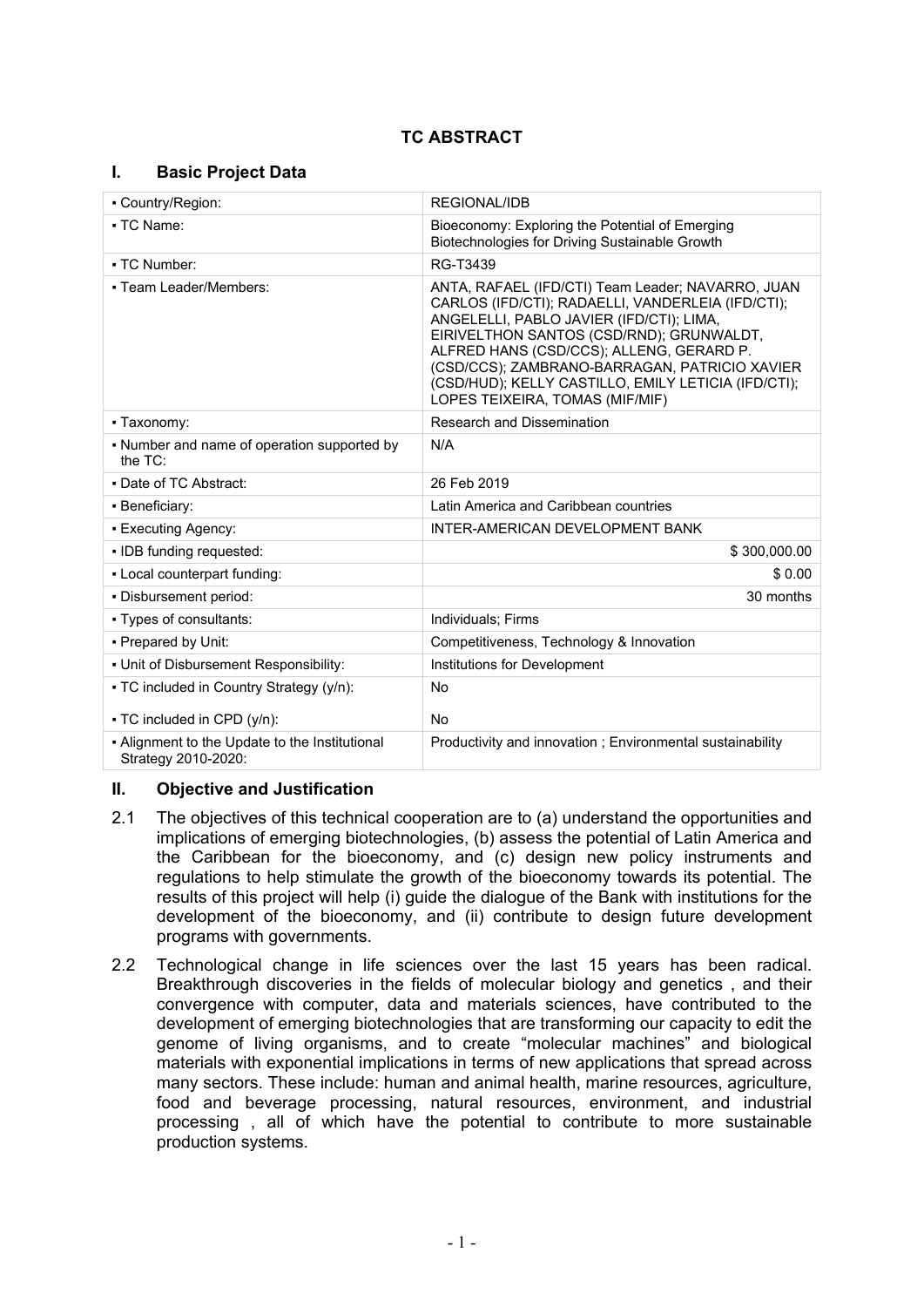- 2.3 Emerging technologies for DNA sequencing , genetic engineering, and synthetic biology (referred to hereafter as "emerging biotechnologies") are the foundations of the "bioeconomy", a concept that is expanding rapidly from niche interest to political mainstream. In the absence of a universally agreed definition, bioeconomy is understood as the economic activity based on the advanced use of renewable biological resources and their conversion to value-added products and services. By the end of 2018, at least 50 countries had developed national bioeconomy strategies or defined policies steering towards a bioeconomy. While many strategies set goals for solving large societal problems, most of them lack policy detail.
- 2.4 The concept of bioeconomy implies that we have to live within the boundaries of what the planet can provide, and also preserve it for future generations. Emerging biotechnologies are critical for solving some of the most complex societal challenges that affect the LAC region. Emerging biotechnologies not only offer opportunities to improve existing solutions, making them more cost-effective and sustainable, but allow for new solutions that were unimaginable a few years ago.
- 2.5 None of LAC countries is a high performer in any indicator about science & technology, innovation and entrepreneurship in digital, bio or nano technologies, and a major concern is the preparedness of LAC economies to adapt to rapid technological change. The footprint of Bank's efforts contributing to the bioeconomy so far are minimal, given the complexity of policies, magnitude of investments, and long term effort needed. However, in contrast with the digital revolution, one to which LAC countries came late (Navarro, 2010) and now are trying to catch up, several LAC economies have developed sophisticated capabilities in life sciences over decades, and created a few world class biotechnology applications, mostly in crops, and plant, animal and human health. Argentina, Brazil, Chile, Colombia and Mexico are the leaders in the region. These capabilities offer a solid platform to move towards the bioeconomy.

## **III. Description of Activities and Outputs**

- 3.1 This technical cooperation will include research studies, workshops and training activities.
- 3.2 **Component I: Understanding Emerging Biotechnologies.** The objective of this component is to explore and understand the opportunities offered by emerging biotechnologies in terms of innovative applications for addressing societal and environmental needs (what's possible and safe now). It will also analyze the life cycle of such applications, from the idea to the market (what it takes), and trends in the biotechnology industry (what will be possible soon). This component will finance consulting activities.
- 3.3 **Component II: Assessing Bioeconomy Potential.** The objective of this component is to assess the economic potential of a sustainable bioeconomy in the region. This assessment will estimate the potential of DNA sequencing, genome editing and synthetic biology, considering the biodiversity of the region (land and ocean), in contrast with its science and technology capacities, at two levels: development and commercialization of new biotechnologies and adoption of biotechnologies developed by others/
- 3.4 **Component III: Designing Policy Instruments.** The objective of this component is to review the different elements of the policy environment for a sustainable bioeconomy and design new instruments to help stimulate the growth of the bioeconomy towards its potential. Using a policy framework for the bioeconomy (to be developed by a cutting edge project), this component will review, identify gaps and design policy instruments and define related institutional capacities.